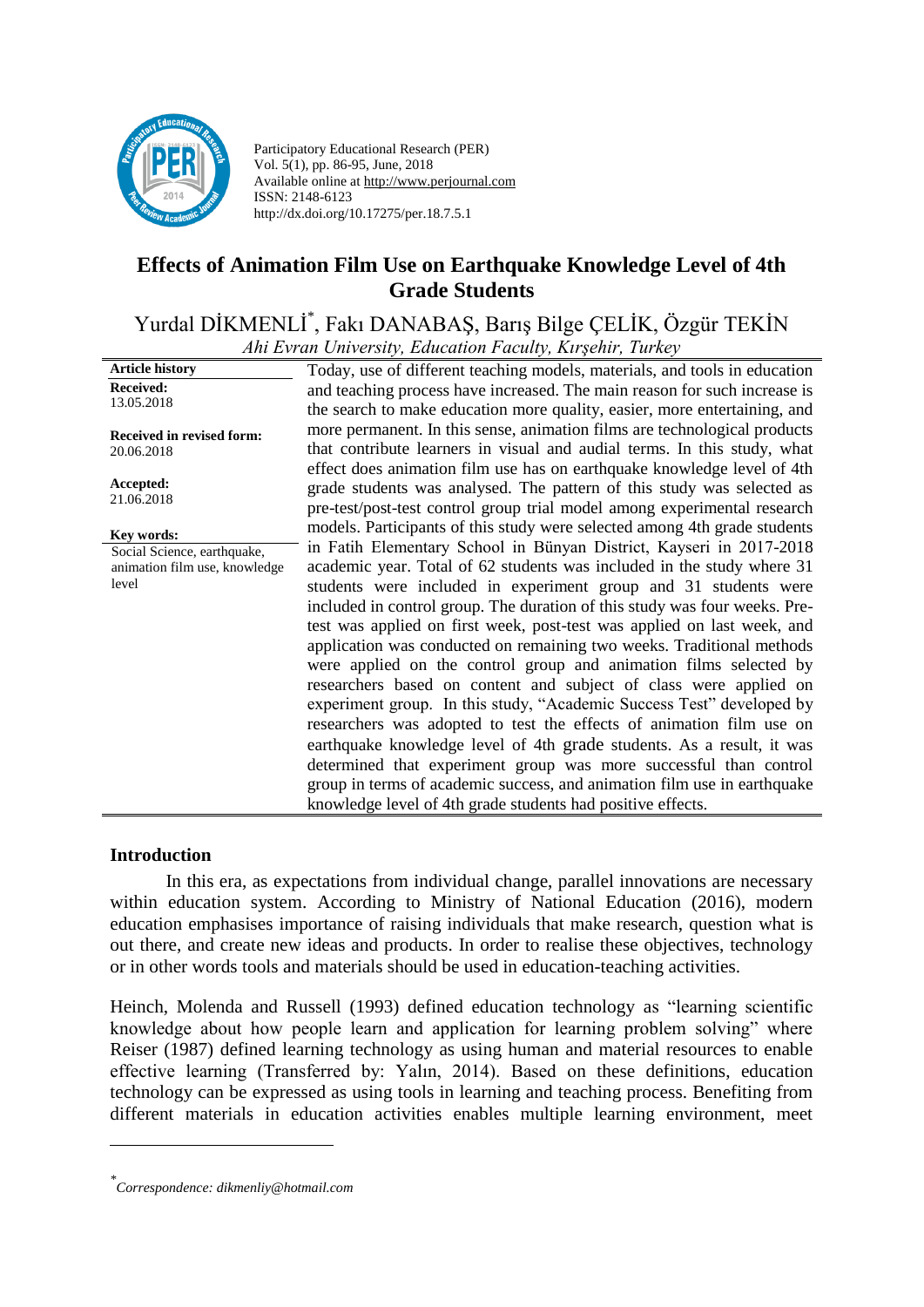individual needs, and attract attention of students to class to make learning easier and permanent. These tools which affect the efficiency and quality of education today are slide projectors, movies, documentaries, cartoons, computer and computer aided software and applications, depending on time, subject and possibilities. One of the materials frequently used by teachers in teaching activities in teaching materials is animations.

Animation is a technology product that enables teaching subjects with visual and audial elements (Mayer & Moreno, 2002). Daşdemir (2006) defined animation as animation; Akaydın and Kaya (2018) defined animation as showing pictures and graphics with motion. According to Aktürk, Yazıcı and Bulut (2013), animations are the process of animating graphics in a certain scenario. Using animation in education activities enables explaining abstract subjects in more material way, developing imagination of individuals, making learning a fun and permanent activity, and offering a rich teaching resource for educators (Çakır, 2001). Appropriate, suitable, and on-time use of animation supports learning processed (Mayer & Moreno, 2002).

Today, based on the fact that individuals are experiencing problems in education of earthquake subject and raising earthquake awareness, using animation for this purpose will contribute to increase such awareness and form consciousness regarding this subject. Within the education system, there are many courses to gain earthquake consciousness, especially such gains are included as achievements in Social Sciences (MEB, 2018). Because, it is important to gain knowledge to minimise the damages of earthquake.

Earthquake education is an education process starting from how earthquake happens, damages of earthquake, and preventive measures (Öcal, 2005). For this process to achieve goals, qaulity and permanace of provided education should be high and the subject should be turned into interesting subject to attrackt attention of students. Animations is one of the materials that can help earthquake subject to be understood by students, materialised by students, and know what students should to when they face earthquale. It can be said that animation use in teaching activities effect attitudes of students towards classes and academic success (Çepni, Taş & Köse, 2006).

When contribution of animation to education was considered, literature reviews on this subject showed that animation film use was mainly applied in science teaching (Ayvacı, Abdüsselam & Abdüsselam 2012; Daşdemir & Doymuş, 2012; Daşdemir, Uzoğlu & Cengiz, 2012; İnaç, 2010; Karaçöp, Doymuş, Doğan & Koç, 2009). There were limited studies in the literature regarding animation in Social Science area (Akaydın & Kaya, 2018; Aktürk, Yazıcı & Bulut, 2013). This study is important as there are no studies in literature regarding animation use in earthquake education, there were limited studies on animation use in Social Science, and this study sheds light to future studies, and gives new ideas to future studies. This study was conducted to determine whether the use of animation for earthquake and earthquake education affected the academic achievement of the 4th grade students.

# *Problem*

Does animation film use have any significant effects on earthquake knowledge levels of 4th grade students?

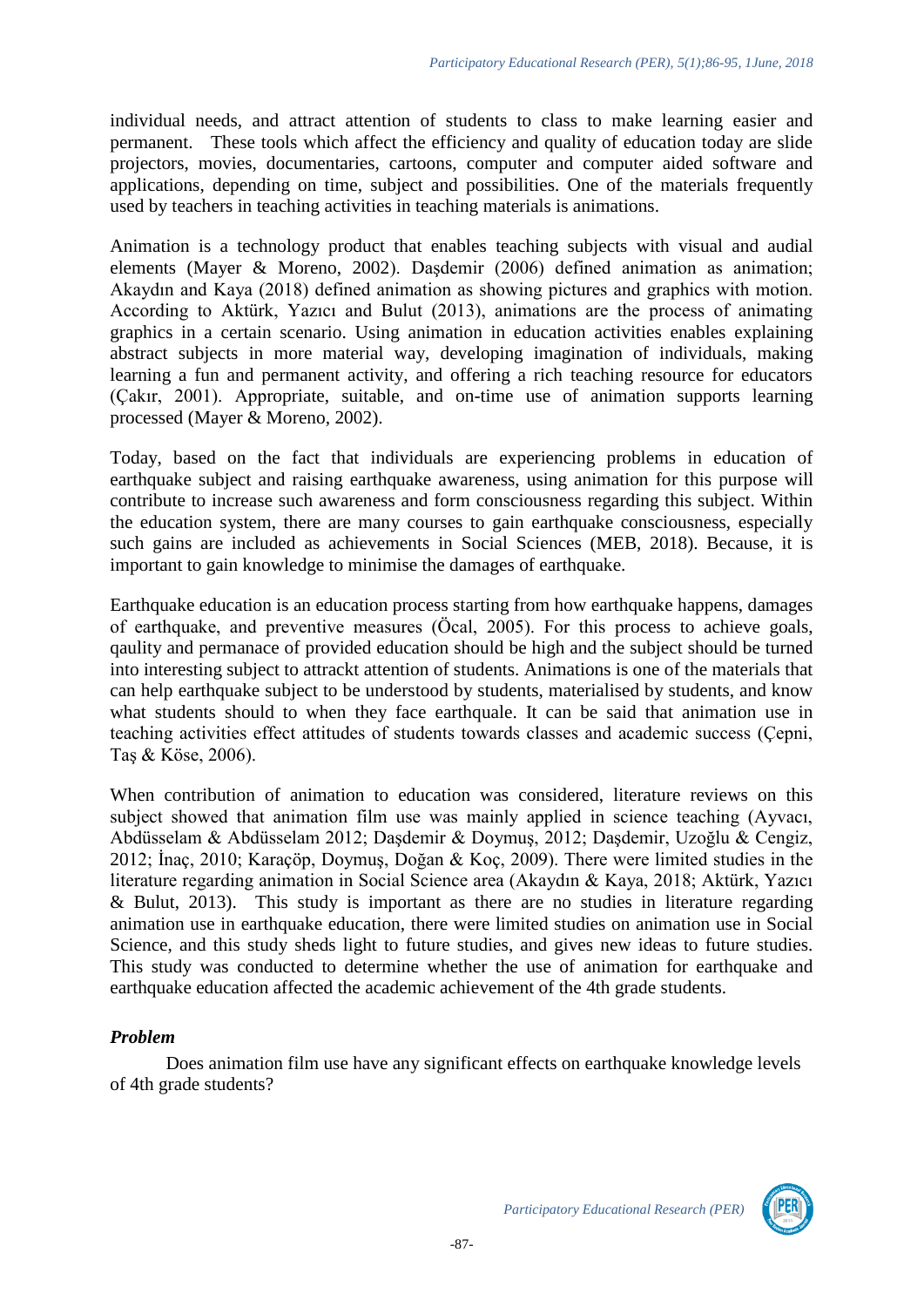# *Sub-Problems*

- *(1)* Is there significant difference between control and experiment group for pre-test?
- (2) Is there significant difference between control and experiment group for post-test?
- *(3)* Is there significant difference between pre-test and post-test of control group?
- *(4)* Is there significant difference between pre-test and post-test of experiment group?

# **Method**

#### *Research Model*

This research was designed with quantitative, quasi-experimental pattern. Quasiexperimental pattern can be defined as measuring materials as different groups or single group prior to any processing and recording obtained data or making trials by processing same material (Arıkan, 2013). In this study, to determine whether animation film use have any effect on earthquake knowledge level of students, quasi-experimental pattern was used to determine pre-test/post-test control group.

#### *Study Group*

Universe of this study consisted of elementary 4th grade students in Kayseri and sample of this study was selected as Fatih Elementary School 4th grade students in Bünyan district due to easy access. Students with odd numbers on the list were selected as control group and students with even numbers on the list were selected as experiment group. Experiment and control groups were selected randomly. Gender distribution of students in experiment and control group were given in Table 1.

| <b>Table 1 Experiment and Control Group</b> |              |    |               |  |  |
|---------------------------------------------|--------------|----|---------------|--|--|
| Name of Group                               |              | n  | $\frac{6}{9}$ |  |  |
|                                             | Female       | 15 | 48.4          |  |  |
| <b>Experiment Group</b>                     | Male         | 16 | 51.6          |  |  |
|                                             | <b>Total</b> | 31 | 100.0         |  |  |
|                                             | Female       | 17 | 54.8          |  |  |
| <b>Control Group</b>                        | Male         | 14 | 45.2          |  |  |
|                                             | <b>Total</b> | 31 | 100.0         |  |  |

Experiment group consisted of 15 female students and 16 male students and control group consisted of 17 female students and 14 male students. Both group has 31 elementary 4th grade students. In experiment group, 48.4% were female students and 51.6% were male students. In control group, 54.8% were female students and 45.2% were male students.

# *Data Collection Tool*

In order to measure earthquake knowledge level of students, researches prepared academic success test with multiple choice questions with four selection options corresponding to 4th grade syllabus and reliability-validity studies of the test were conducted. This academic success test was used as both pre-test and post-test. In order to determine the effect of this study on academic success, academic success test was prepared and applied. While the test was created, disaster and earthquake subject in elementary 4th class Social Science syllabus was analysed, and the test was created under this framework. Accordingly, preliminary forms for multiple choice success test with 30 items and four choices regarding

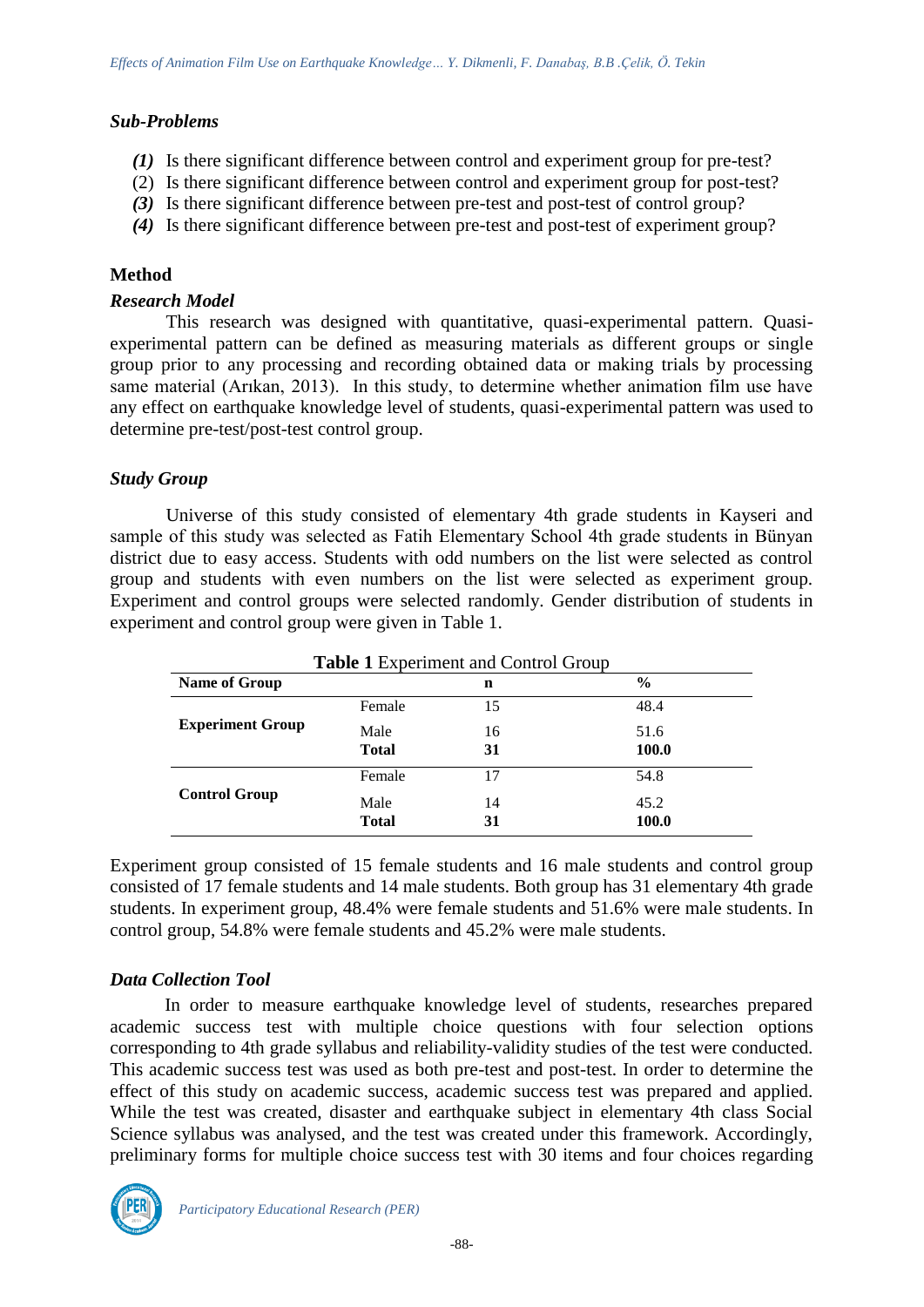earthquake and earthquake subjects was prepared. This multiple-choice test was first analysed by two experts, validity of the scope was analysed, and the test was reviewed by language expert. Necessary changes and corrections were made based on expert views. Additionally, test was analysed by two experts in measurement-evaluation and education technologies fields and changed were made based on recommendations. Preliminary application was conducted on 35 students. After preliminary application, 6 questions with distinctiveness level under 0.2 (extremely weak) were excluded. Expert view was consultant to analyse whether excluded questions disturbed scope validity and it was determined that the scope validity was intact. Additionally, KR-20 values for result reliability were obtained as 722 for pre-test, and 774 for post-test. Academic success test was shaped based on these reliability coefficients and it can be said that the test is reliable (Kalaycı, 2010; Özdamar, 2004).

#### *Data Analysis*

Data collected with success test developed in line with research purposed were analysed with package program. In data analysis, to determine whether there were significant difference between success test scores of experiment and control group students nonrelational sample t-test, and to determine whether there were significant difference between success test scores of experiment and control group students relational sample t-test technique was applied.

#### *Experimental Process*

This study was planned for 4 weeks. On 1st week, pre-test was applied, during 2nd and 3rd weeks, traditional class teaching was applied to control group and animation film was used in experiment group, and on 4th week, post-test was applied. To control the effect of remembering the questions, 2-week interval was selected between two test applications.

In the first week of experiment process, pre-test application of information test was applied to determine whether knowledge level of experiment and control group are similar.

In the experimental group, Social Science 4th grade curriculum program was examined and the outline of the earthquake topic in the P*eople, Environment and Places* unit was determined and a statement table was formed in accordance with the achievements of the subject. In order to determine effects of animation use in education of knowledge level of students, animation films previousltprepated related with subject were analysed, and three films were selected in line with study objective. These animations include earthquake information, pre-earthquake, earthquake, and post-earthquake information, and preventive measures to be taken after the earthquake. These complementary animated films were used as teaching material for two weeks.

In face-to-face learning process under the scope of the class, the curriculum was appropriately spiral-shaped by one of the researchers during the two-week application period, and the earthquake and earthquake education was performed by direct instruction method. In the fourth week of the application period, the knowledge of experiment and control groups where the teaching methods were used, and the final test of the knowledge test were applied to determine whether there was a significant difference between each group.

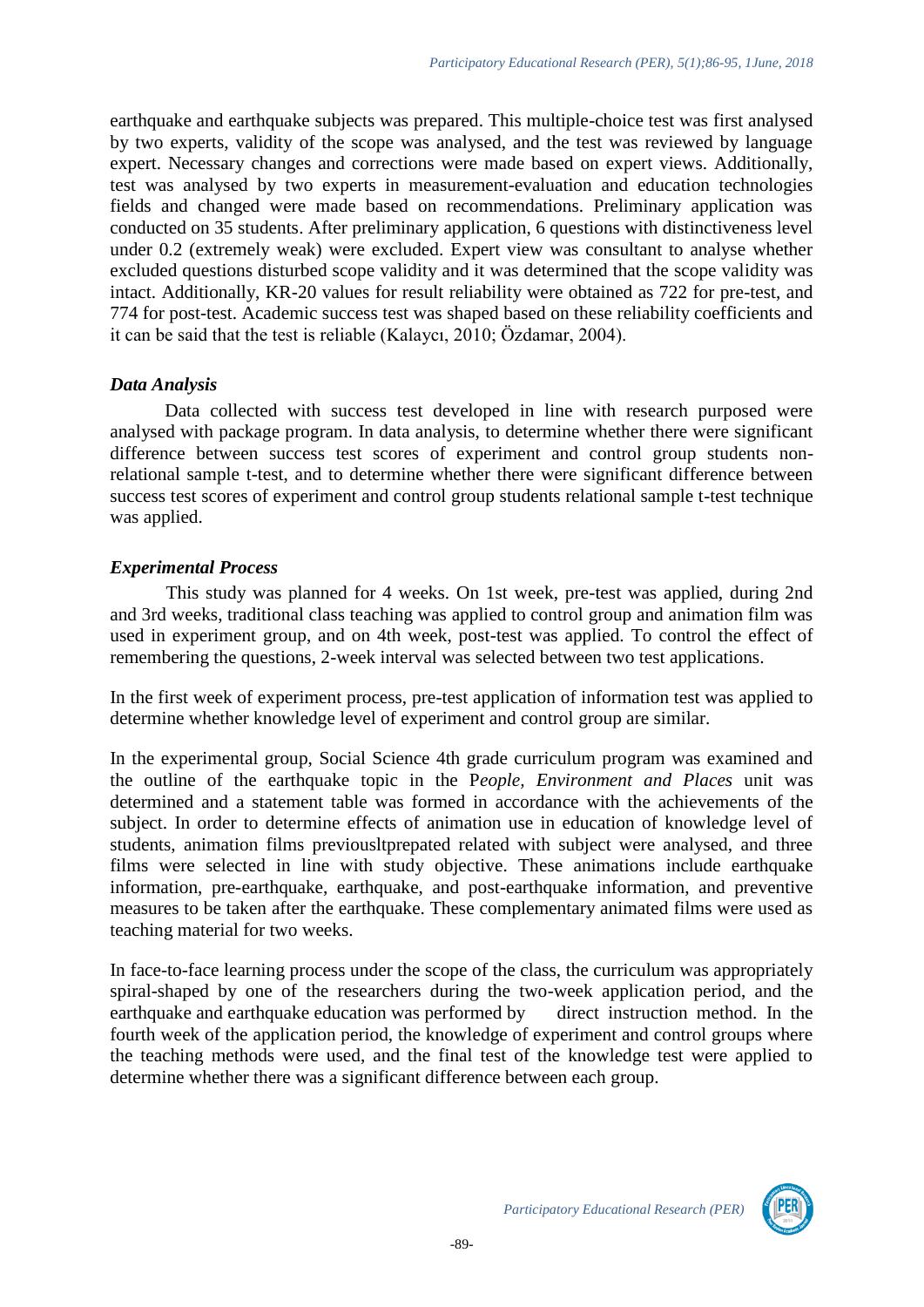# **Findings**

#### *1. Findings of pre-test between control and experiment group*

Before applying experimental methods, t-test with dependent samples was applied to determine whether there was any difference between academic success of control and experiment group and results were presented in Table 2.

| <b>Table 2.</b> Pre-Test Average t-test Scores of Control and Experiment Groups |              |  |       |      |    |  |  |
|---------------------------------------------------------------------------------|--------------|--|-------|------|----|--|--|
| Groups                                                                          | Success test |  |       |      |    |  |  |
| Control                                                                         | Pre-Test     |  | 14.39 | 3.44 | 60 |  |  |
| Experiment                                                                      | Pre-Test     |  | 5.61  | 4.33 |    |  |  |

**Table 2.** Pre-Test Average t-test Scores of Control and Experiment Groups

Based on Table 2, pre-test success score average of control group was  $(\bar{x}=14.39)$  and pre-test success score average of experiments group was  $(\bar{x}=15.61)$ . Accordingly, there was no significant difference between control and experiment group in terms of academic success  $(t<sub>2</sub>)$ .  $_{60}$ =,277; p>,05). Accordingly, earthquake knowledge of students before experiment process was similar.

#### *2. Findings between the control and the experimental group*

After classes were completed in both groups, to determine whether there was any difference between academic success of control and experiment group students, non-relational t-test was conducted, and results were presented in Table 3.

| <b>Table 3.</b> Post-Test Average t-test Scores of Control and Experiment Groups |                        |  |                |              |    |       |      |  |
|----------------------------------------------------------------------------------|------------------------|--|----------------|--------------|----|-------|------|--|
| Groups                                                                           | Success test           |  |                |              | Sd |       |      |  |
| Control<br>Experiment                                                            | Post-Test<br>Post-Test |  | 15.61<br>19.13 | 4.14<br>2.83 | 60 | 3.903 | .000 |  |

Based on Table 3, post-test success score average of control group was  $(\bar{x}=15.61)$  and posttest success score average of experiments group was  $(\bar{x}=19.13)$ . Accordingly, there was significant difference between control and experiment group in terms of academic success  $(t_{60}=3.903; p>0.05)$ . It was determined that this difference is in favour of experiment group students. Accordingly, earthquake knowledge of students in experiment group are higher than earthquake knowledge of students in control group.

# *3. Findings of significant difference between pre-test and post-test of control group*

To determine whether there was any difference between pre-test and post-test results of control group to determine if traditional teaching method had an effect on earthquake education, relational t-test was applied, and results were presented in Table 4.

| <b>Table 4 Dependent t-test Results of Control Group</b> |  |       |      |         |      |  |  |
|----------------------------------------------------------|--|-------|------|---------|------|--|--|
| Measurement                                              |  |       |      |         |      |  |  |
| Pre-Test                                                 |  | 14.39 | 3.44 | 301.388 | .388 |  |  |
| Post-Test                                                |  | 5.61  | 4.14 |         |      |  |  |

#### **Table 4** Dependent t-test Results of Control Group

When Table 4 was analysed, pre-test average scores of control group students was  $(\bar{x}=14.39)$ and post-test average scores of control group was  $(\bar{x}=15.61)$ . Accordingly, although there was average score increase for pre-test and post-test scores on control group, this increase had no significant effect  $(t_{30}=1,388; p>0.05)$ . Accordingly, it can be said that using traditional

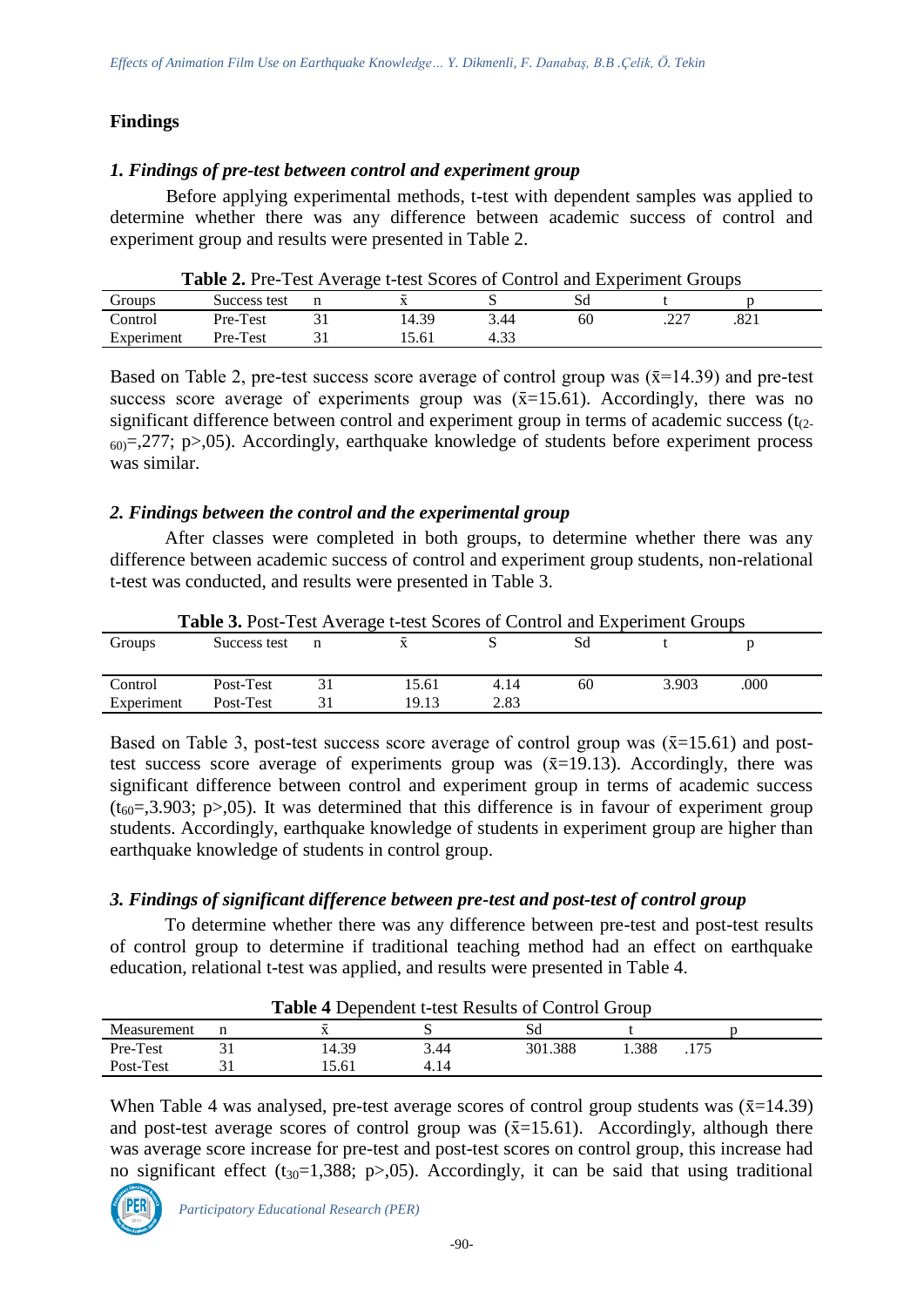education method in earthquake teaching effected academic success of 4th grade students at insufficient level.

# *4. Findings of significant difference between pre-test and post-test of experimental group*

To determine whether there was any difference between pre-test and post-test results of experiment group to determine if animation film use method had an effect on earthquake education, relational t-test was applied, and results were presented in Table 5.

|             | <b>Table 5</b> Dependent t-test Results of Experiment Group |      |         |       |      |  |
|-------------|-------------------------------------------------------------|------|---------|-------|------|--|
| Measurement |                                                             |      |         |       |      |  |
| Pre-Test    | 14.61                                                       |      | 304.708 | 4.708 | .000 |  |
| Post-Test   | 19.13                                                       | 2.83 |         |       |      |  |

| <b>Table 5</b> Dependent t-test Results of Experiment Group |  |
|-------------------------------------------------------------|--|
|-------------------------------------------------------------|--|

When Table 5 was analysed, pre-test average scores of experiment group students was  $(\bar{x}$ =14.61) and post-test average scores of experiment group was ( $\bar{x}$ =19.13). Accordingly, there was significant difference between average score of pre-test and post-test scores of experiment group ( $t_{30}$ =4,708; p>,05). Accordingly, it can be said that animation film use in earthquake teaching had positive effect on academic success of 4th grade students.

#### **Conclusion and Discussion**

Based on findings of this study, there was no significant difference between academic success levels of control and experiment group before experiment operation.

In this study, it was found that there was no significant difference in earthquake knowledge level of students in control group where traditional methods were applied. In literature, there are studies indicating that traditional methods had no significant difference on academic success (Akaydın & Kaya, 2018; Çoban, 2017; Dikmenli & Eser Ünaldı 2013; Tezer & Deniz, 2009; Taşçı & Soran, 2008). These results obtained from classes where traditional education methods were applied mat be results of education based on memorising that is nonmotivational for students, and where individual properties are often disregarded in teaching. However, some studies in literature found that traditional education methods significantly increased students success and these results are non-compliant with findings of this study (Doğan & Koç, 2017; Uçar & Karakuş, 2017; Oruç & Teymuroğlu, 2016; Yeşiltaş & Turan, 2015; Bektaş Öztaşkın, 2013; Şimşek & Has, 2013; Yemen, 2009; Kuş, 2006). This may be caused by different class subject, different student properties, or quality of performance of teachers.

Based on findings of this study, there was no significant difference between academic success levels of control and experiment group before experiment operation. This results is obtained as both control group and experiment group are equal.

Another finding of this study was that animation film use in earthquake education significantly increased student knowledge level. This results is supported by studies conducted on different subject and similar methods (İnel & Çetin, 2017; Uçar & Karakuş, 2017; Yeşiltaş & Turan, 2015; Öğütveren, 2014; Bektaş Öztaşkın, 2013). Using technology in education enables students to understand the subjects, materialising subjects, and turning teaching into fun and permanent activity. Additionally, this result is in line with findings of studies conducted on different classes with similar methods (Evrekli & Balım, 2015; Chio,

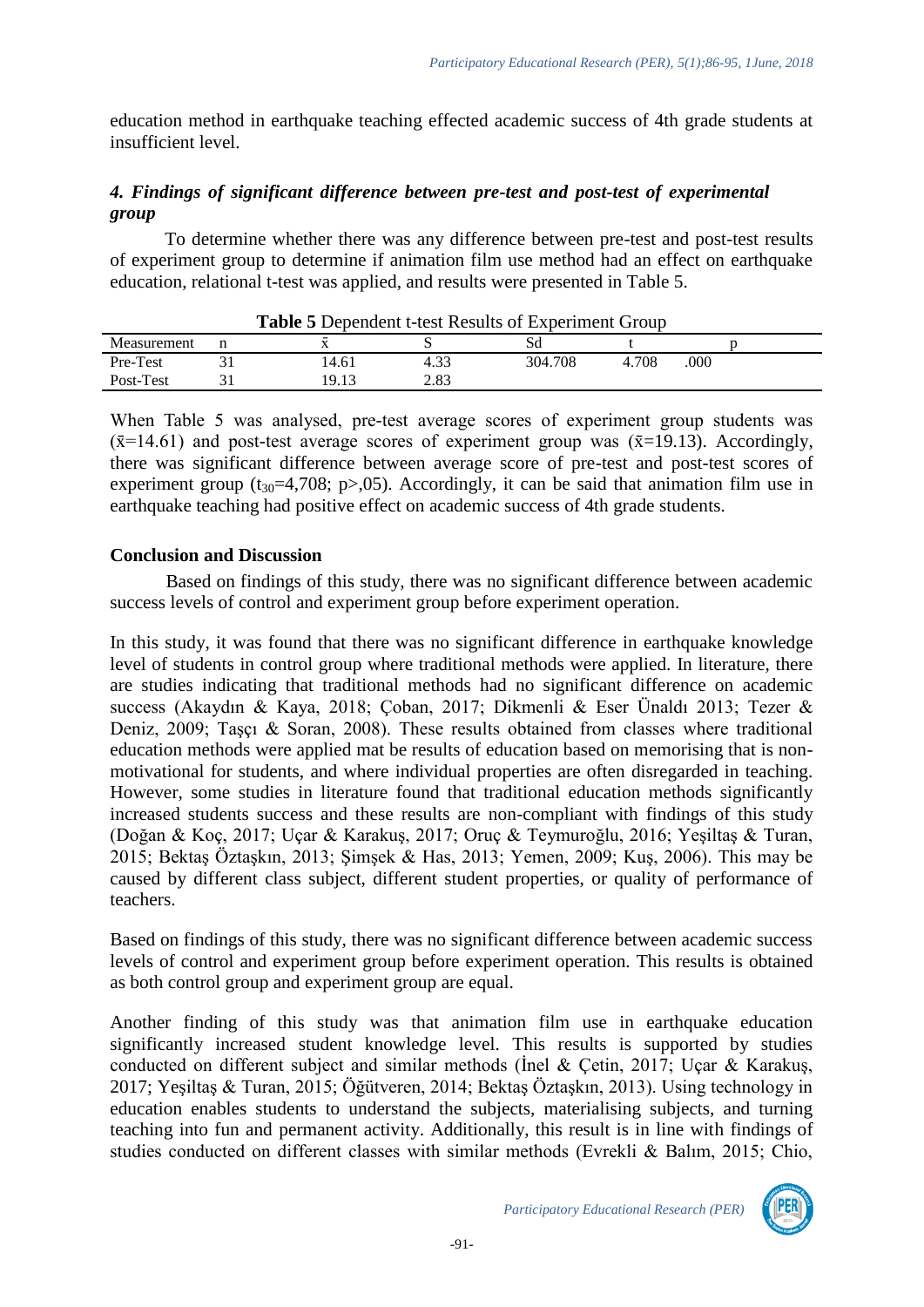Tien & Lee, 2015; Aksoy, 2013; Daşdemir & Doymuş, 2012; Güven & Sülün, 2012; Lin & Atkinson, 2011; İnaç, 2010; Barak, Ashkar & Dori, 2011; Karaçöp, Doymuş, Doğan & Koç, 2009). Carolyn Yang and Chang (2013) found education with digital games and animation had positive effect on academic success and critical thinking, however, there was no significant difference for concentration levels. Yet, when literature was reviewed, there are studies showing that in multiple environments where animation was used, there was significant difference on success of students (Akaydın & Kaya, 2018; Çoban, 2017; Cinkaya, 2011; Engin, Cin & Gençtürk, 2007; Altınışık & Orhan, 2002; Smeets & Mooji, 1999). This may be caused by different properties of subjects, readiness level of students, and individual differences.

# **Recommendations**

Based on results of this study, following suggestion could be made:

- Due to positive effect of animation of student success, visual and audial materials can be used in education activities.
- Considering effect of animation of academic success, teachers should receive inservice education for technology and computer aided teaching.
- When positive effect of animation use on increasing earthquake academic success was considered, related people and institutions can prepare animations, films, documentaries related with class subjects.
- In this study, effect of animation film use on academic success of 4th grade students in earthquake education was analysed. In future studies, effect of animation use on academic success by using different samples, class levels, or subject can be explored in future studies to increase generalisability of results.

# **References**

- *Akaydın, B.B. & Kaya, S. (2018). The effect of 5e model with and without animation on students' achievement and attitude in Social Science. Kastamonu Education Journal 26(1), 171-179.*
- Aksoy, G. (2013). Effect of computer animation technique on Students' Comprehension of the solar system and beyond unit in the science and technology course. *Mevlana International Journal of Education,* 3(1), 40-46.
- Aktürk, V., Yazıcı, H. & Bulut, R. (2013). The effects of the use of animations and digital maps in Social Science on students' spatial perception skills. *Marmara geography Journal,* 28, 1-17.
- Altınışık, S. & Orhan, F. (2002). The effects of multimedia learning environment on the students' attitudes and achievement in Social Science. *Hacettepe University Journal of Education*,*,* 23(23), 41-49.
- Arıkan, R. (2013). *Araştırma yöntem ve teknikleri [Research methods and techniques]*. Ankara: Nobel Yayıncılık.
- Ayvacı, H.Ş., Abdüsselam, Z. & Abdüsselam, M. S. (2012). The effect of animation-assisted cartoons in science teaching: 6th grade force topic example. *Journal of Research in Education and Teaching*, 1(4), 182-190.
- Barak, M., Ashkar, T., & Dori, Y.J. (2011). Learning science via animated movies: Its effect on students' thinking and motivation. *Computers & Education,* 56(3), 839-846.



*Participatory Educational Research (PER)*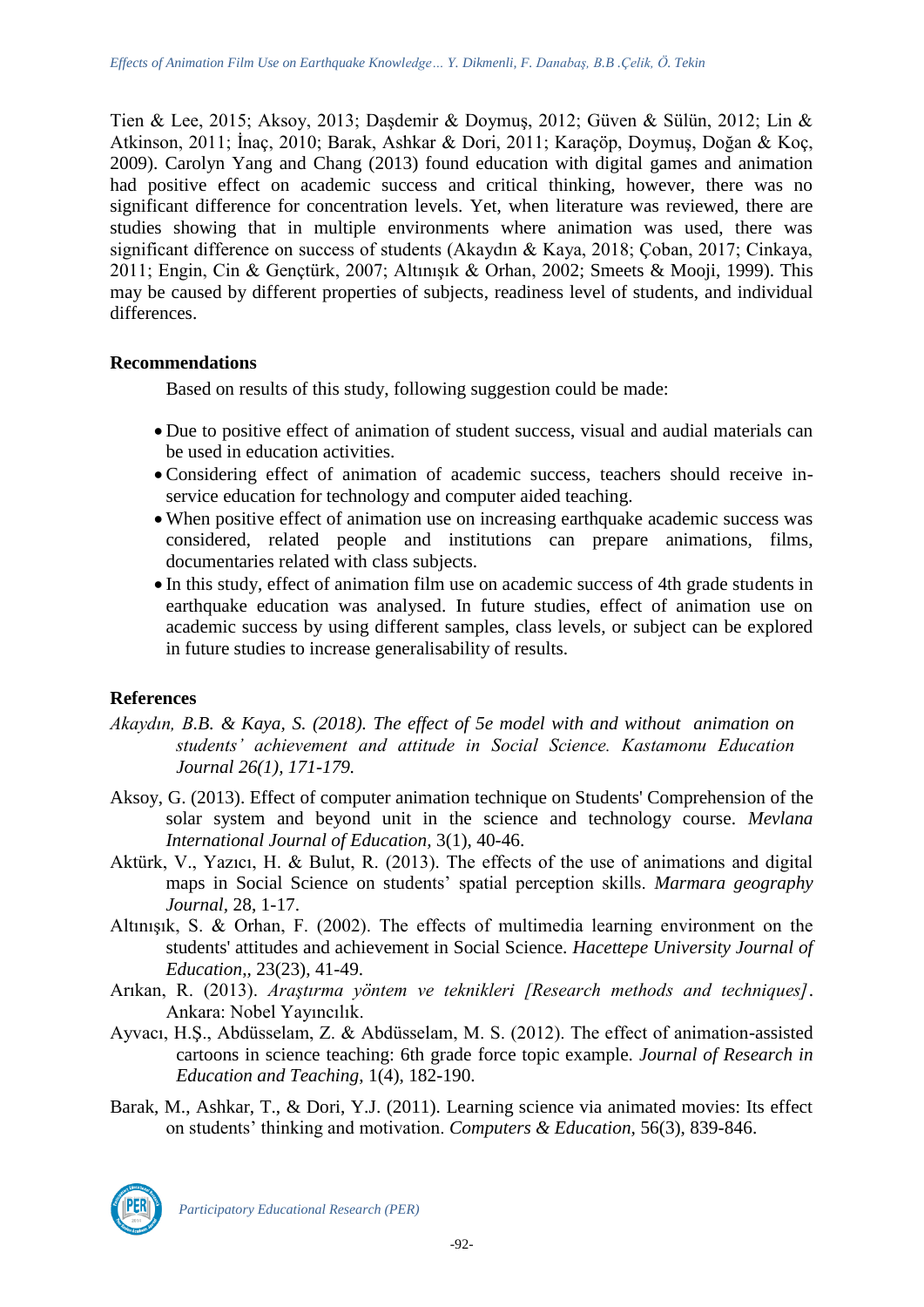- Bektaş Öztaşkın, Ö. (2013). The Effect of Using Documentaries in Social Science Lesson on the Levels of Academic Success and Mindfulness. *Journal of Educational Sciences Research*, 3(2), 147-162.
- Carolyn Yang, Y. T. & Chang, C. H. (2013). Empowering students through digital game authorship: Enhancing concentration, critical thinking, and academic achievement. *Computers & Education*, 68, 334-344.
- Çepni, S., Taş, E. & Köse, S. (2006). The effect of computer-assisted material on students' cognitive levels misconceptions and attitudes toward science. *Computers Education*, 46, 192-205.
- Chio, C. C., Tien, L. C. & Lee, L. T. (2015). Effects on learning of multimedia animation combined with multidimensional concept maps. *Computers & Education*, 80, 211- 223.
- Cinkaya, Z. (2011). The impact of the acedemical succes of computer animation for 6. 7. 8. grade science and technology class. Unpublished Master Thesis. *Mimar Sinan Fine Arts University. Institute of Science and Technology*, Istanbul.
- Çoban, M. (2017). The effect of earthquake education on the academic achievement and motivation of elementary school students and the opinions of students. Unpublished Phd Thesis. *Ataturk University Institute of Educational Sciences,* Erzurum.
- Daşdemir, İ. & Doymuş, K. (2012). The effect of using animation on primary science and technology course students' academic achievement, retention of knowledge and scientific process skills. *Pegem Education and Training Journal*, 2(3),33-42.
- Daşdemir, İ., Uzoğlu, M., & Cengiz, E. (2012). The effect of use of animations in unit of body systems on the academic achievements of the 7th students, retention of the knowledge learned, and the scientific process skills. *Trakya University Journal of Education,* 2(2), 54-62.
- Daşdemir, İ. (2006). The effect of using animation on academic achievement and permanence in primary school science class. Unpublished Master Thesis. *Ataturk University, Institute of Science*, Erzurum.
- Dikmenli, Y. & Ünaldı, Ü. E. (2013). Effect of the blended learning environment and the application of virtual class upon the achievement and the attitude against the geography course. *Mevlana International Journal of Education*,3(2), 43-56.
- Doğan, E., & Koç, H. (2017). The impact of instruction through digital games on students' academic achievement in teaching earthquakes in a social science class. *International Journal of Turkish Education Science*, 5(8), 91-100.
- Engin, İ., Cin, M., & Gençtürk, E. (2007). An investigation into the effectiveness of computer-assisted instruction and traditional teaching methods in teaching of the topic "earth sphere". *National Education Journal,* 173, 245-257.
- Evrekli, E. & Balım, A. G. (2015). The effects of concept cartoons assisted animations on 6th grade students' inquiry learning skills perceptions. *Western Anatolian Journal of Educational Sciences*, 6(11), 109-136.
- Güven, G. & Sülün, Y. (2012). Bilgisayar destekli öğretimin 8.sınıf fen ve teknoloji dersindeki akademik başarıya ve öğrencilerin derse karşı tutumlarına etkisi [The Effect of Academic Achievement and Students' Attitudes Towards the Course in the 8th Grade Science and Technology Course of Computer Aided Instruction]. *Journal of Turkish Science Education*, 9(1), 69-79.
- Heinch, R., Molenda, M., & Russel, J.D. (1993).Instructional Media and the New Technologies of Instruction (4<sup>th</sup> ed.). NY: Macmillan Publishing Company.
- İnaç, A. E. (2010). The effect of using animation on the academic achievement and mindreading levels of elementary school students in Science and Technology class:



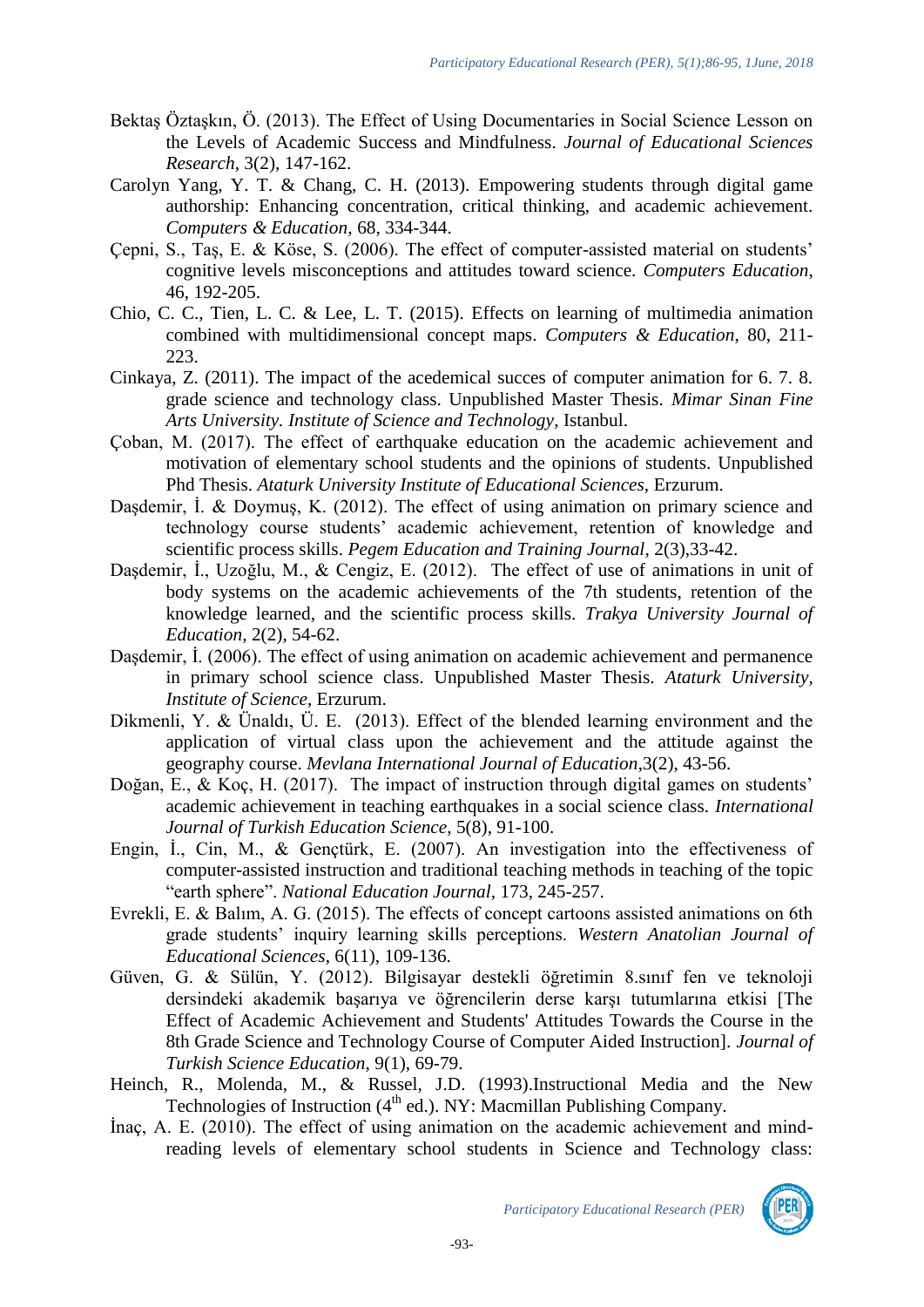example of 6th, 7th and 8th grades. Unpublished Master Thesis. Çanakkale Eighteen Mart University, Institute of Science, Çanakkale.

- *İnel, Y. & Çetin, T. (2017). Determination of the Effects of Computer BasedInstructional Materials Used in Social Science Education of Sixth Grade Students' Attention Levels via Using an Electroencephalography Device. Journal of History Culture and Art Research, 6(4), 831-848.*
- Joseph, E.C. (2001). Animated films as a teaching resource. *Journal of Management Education*, 25(1), 79-100.
- Kalaycı, Ş. (2010). *SPSS UygulamalıÇokDeğişkenliİstatistikTeknikleri [SPSS Applied Multivariate Statistical Techniques]*. Ankara: Asil Yayıncılık.
- Karaçöp, A., Doymuş, K., Doğan, A. & Koç, Y. (2009). The Effects of Computer Animations and Jigsaw Technique on Academic Achievement of Students. *Journal of Gazi Educational Faculty,* 29(1), 211-235.
- Koç, Y., Şimşek, Ü. & Has, C. (2013). The effect of computer animations on the teaching of the light unit. *MuşAlparslan University Journal of Science*, 1(2), 145-156.
- Kuş, Z. (2006). The consolidation of the Social Science lesson of 7th, Black Sea and Middle Anatolia, casses and its effects one students' success, by supporting of computers. *Unpublished Master's Thesis*. *Gazi University Education Science Institute*, Ankara.
- Lin, L. & Atkinson, R.K. (2011). Using animations and visual cueing to support learning of scientific concepts and processes. *Computers Education*, 56(3), 650-658.
- Mayer, R. E. & Moreno, R. (2002). Animation as an aid multimedia learning. *Educational Psychology Review*, 14(1), 87-99.
- Millî Eğitim Bakanlığı (MEB). (2016). Ortaöğretim kurumları yönetmeliği [Regulation of secondary education institutions] s:3-5.
- Millî Eğitim Bakanlığı (MEB). (2018). Sosyal bilgiler dersi öğretim programı [Social Science course curriculum]. Ankara.
- Öcal, A. (2005). The evaluation of earthquake education in the elementary school Social Science courses. *Journal of Gazi Educational Faculty,* 25(1), 169-184.
- Öğütveren, M. (2014). The influence of google earth software on the success of teaching geographical topics for the 6th grade students. Unpublished Master Thesis. Giresun University Institute of Social Sciences, Giresun.
- Oruç, Ş. & Teymuroğlu, B. (2016). The effect of using cartoons at social sciences teaching to the academic success of students. *International Journal of Field Education*, 2 (2), 92- 106.
- Özdamar, K. (2004). *Paket programlar ile istatistiksel veri analizi [Statistical data analysis with packet programs]*. Eskişehir: KaanKitabevi.
- Reiser, R.A. (1987). Instructional technology: A History .Gagne, R.M. (Editör) Digital Printing (2010). *Instructional technology foundations*. NJ: Educational Technology Publications.
- Smeets, E., & Mooij, T. (1999). Time on task, interaction, and information handling in multimedia learning environments. *Journal of Educational Computing Research*, 21(4), 487-502.
- Taşçı, G. & Soran, H. (2008). The effects of multimedia applications in cell division subject on the comprehension and application levels of learning achievement. *Hacettepe University, Journal of Education,* 34,3-233-243.
- Tezer, M. & Deniz, A.K. (2009). The effect of using an interactive board in mathematics course on the learning of equation solving. 9th International Educational Technology Conference (IETC), 501-506.